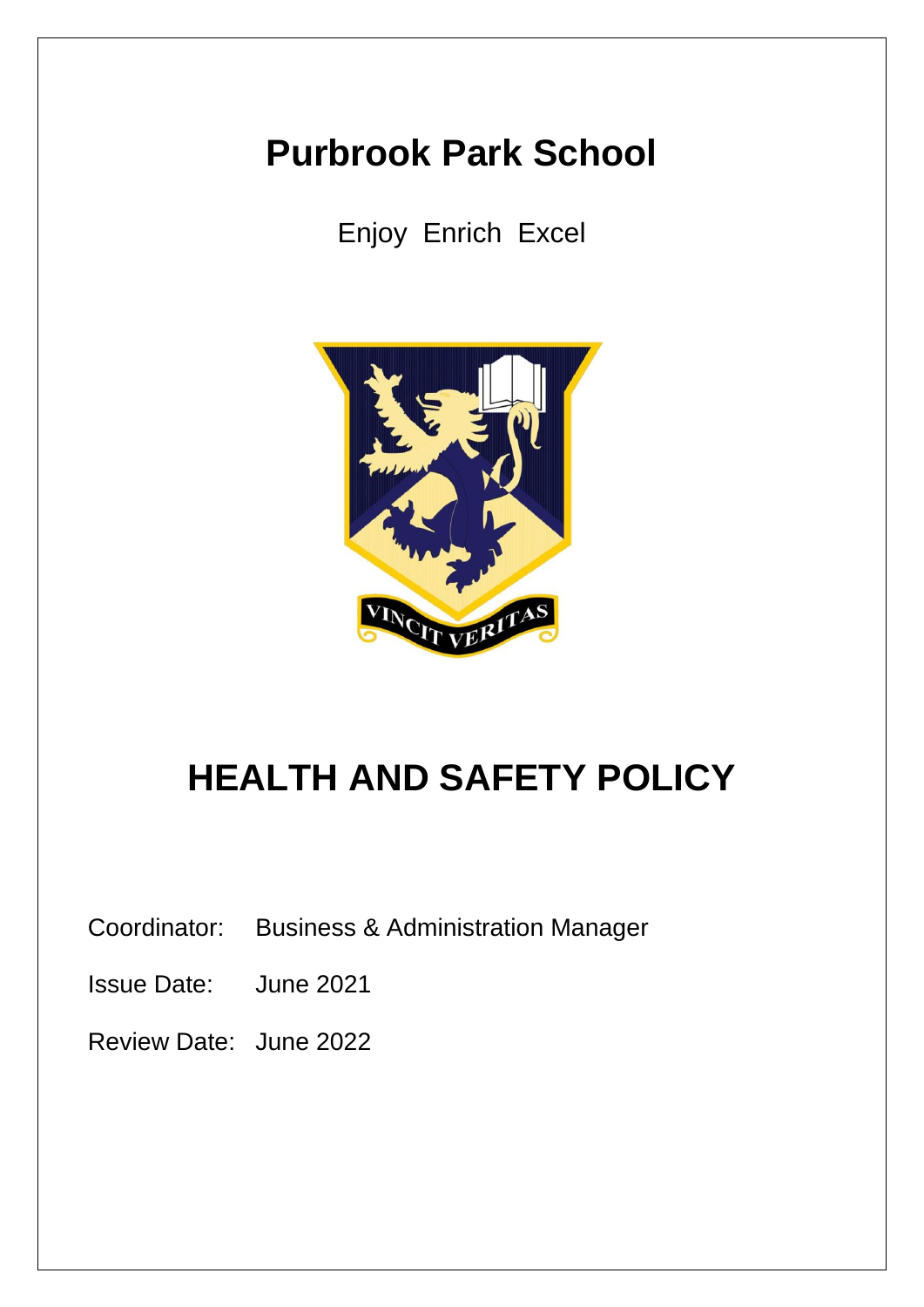# **STATEMENT OF INTENT**

At Purbrook Park School, it is our policy to carry out our activities in such a way as to ensure so far as is reasonably practicable, the health, safety and welfare of our employees and all persons likely to be affected by our activities including the general public where appropriate. We will co-operate and co-ordinate with partnerships, contractors, sub-contractors, employers, Hampshire County Council departments and the occupiers and owners of premises and land where we are commissioned to work, in order to pursue our Health and Safety Policy aims.

Our aims are to:

- Provide and maintain a safe and healthy working environment, ensuring the welfare of all persons
- Maintain control of health and safety risks arising from our activities
- Comply with statutory requirements as a minimum standard of safety
- Consult with all staff on matters affecting their health, safety and welfare
- Provide and maintain safe systems, equipment and machinery
- Ensure safe handling, storage and use of substances
- Provide appropriate information, instruction and supervision for everyone
- Ensure staff are suitably trained and competent to do their work safely
- Continually develop a safety culture to remove or reduce the possibility of accidents, injuries and ill-health
- Assess risks, record significant findings and monitor safety arrangements
- Review and revise safety policies and procedures periodically and when circumstances may introduce a requirement to amend or improve arrangements
- Develop and maintain a positive health and safety culture through regular communication and consultation with employees and their representatives on health and safety matters

Our health and safety management system has been developed to ensure that the above commitments can be met. All staff and governors will be instrumental in its implementation.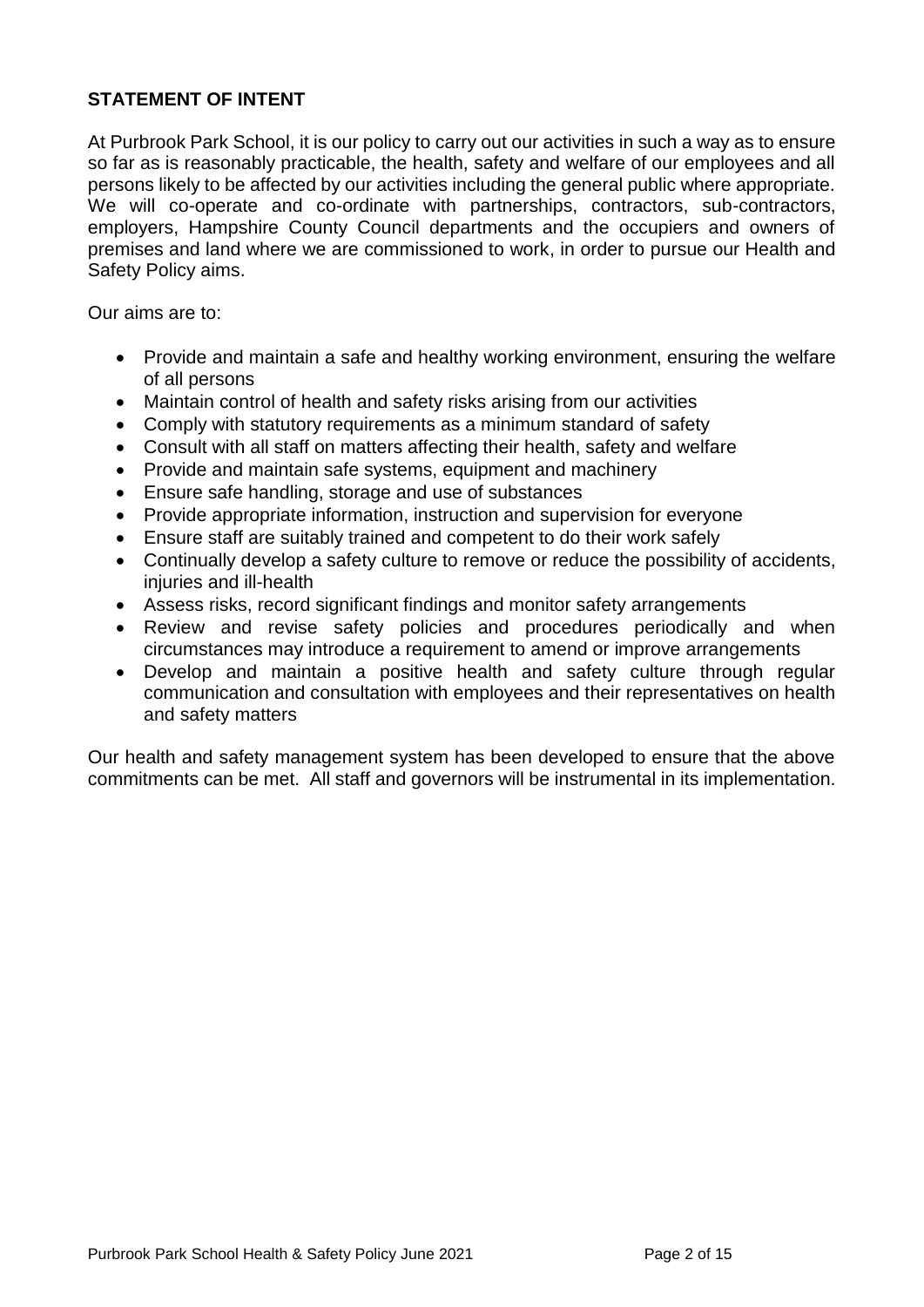# **Employer Responsibility**

The overall responsibility for health and safety at Purbrook Park School is held by Hampshire County Council who will:

- Ensure that health and safety has a high profile
- Ensure adequate resources for health and safety are made available
- Consult and advise staff regarding health and safety requirements & arrangements
- Periodically monitor and review local health and safety arrangements

# **Responsible Manager**

The responsible manager for the premises is the Headteacher who will act to:

- Develop a safety culture throughout the school/premises
- Consult staff and provide information, training and instruction so that staff are able to perform their various tasks safely and effectively
- Assess and control risk on the premises as part of everyday management
- Ensure a safe and healthy environment and provide suitable welfare facilities
- Make operational decisions regarding health and safety
- Ensure periodic safety tours and inspections are carried out
- Ensure significant hazards are assessed and risks are managed to prevent harm
- Ensure staff are aware of their health and safety responsibilities
- Periodically update governing bodies/partnerships as appropriate
- Produce, monitor and periodically review all local safety policies and procedures

# **All Staff (including volunteers)**

All staff have a statutory obligation to co-operate with the requirements of this policy and to take care of their own health and safety and that of others affected by their activities by:

- Supporting the school/premises health and safety arrangements
- Ensuring their own work area remains safe at all times
- Not interfering with health and safety arrangements or misusing equipment
- Complying with all safety procedures, whether written or verbally advised, for their own protection and the protection of those who may be affected by their actions
- Reporting safety concerns to their staff representative or other appropriate person
- Reporting any incident that has led, or could have led to damage or injury
- Assisting in investigations due to accidents, dangerous occurrences or near-misses
- Not acting or omitting to act in any way that may cause harm or ill-health to others

# **Caretaker/Site Manager**

The caretaker/site manager is responsible for undertaking a wide range of typical health and safety related duties on behalf of, and under the direction of the responsible manager. They are to work within the parameters of any provided training and in accordance with risk assessments and the on-site safe working practices. They are to work within their level of competence and seek appropriate guidance and direction from the headteacher and/or the Children's Services Health & Safety Team as required.

# **On-Site Health & Safety Co-ordinator/Officer**

The on-site health & safety officer/co-ordinator to the school/premises will manage, advise and co-ordinate local safety matters on behalf of, and under the direction of the responsible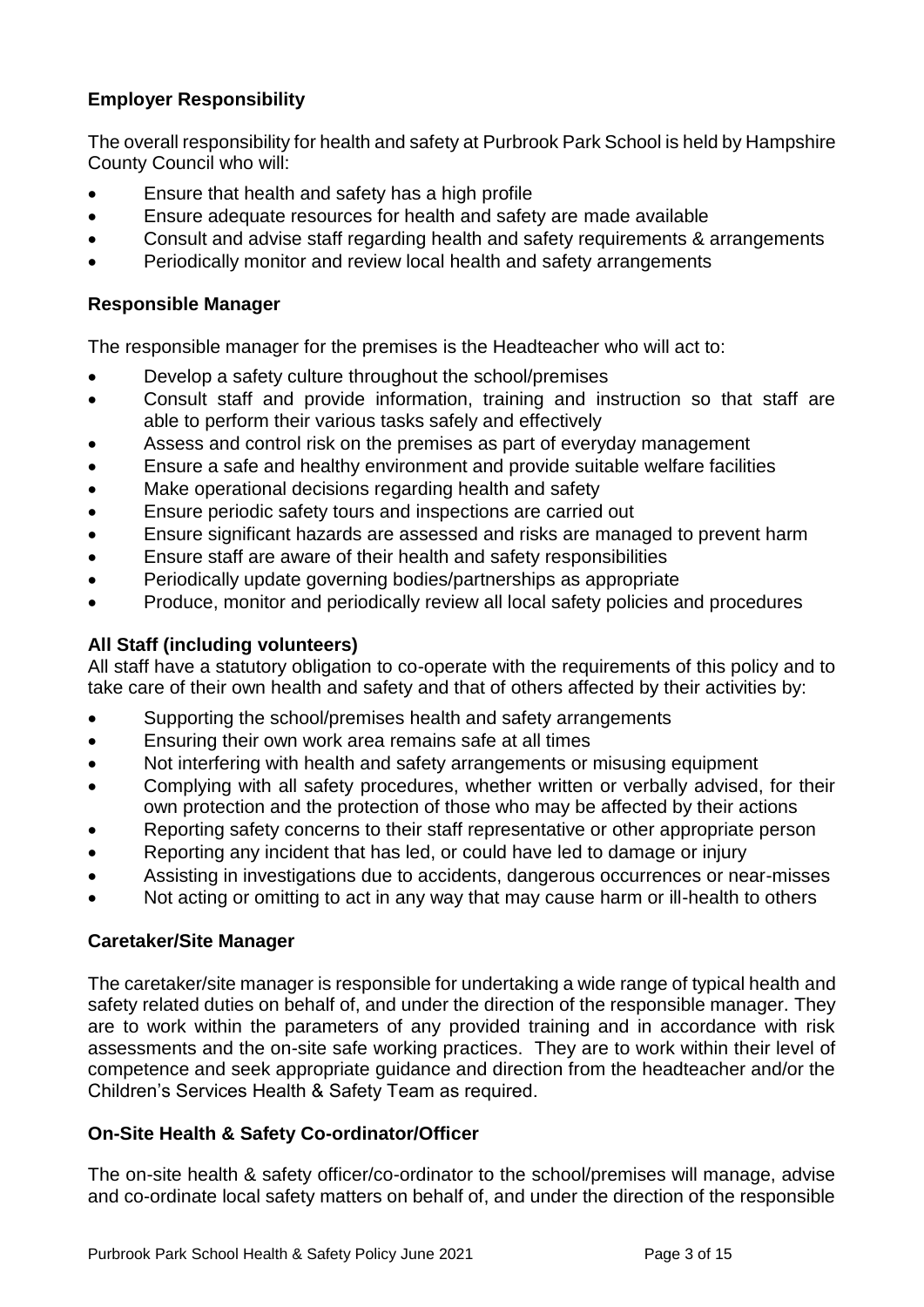manager. They are to work within their level of competence and seek appropriate guidance and direction from the headteacher and/or the Children's Services Health & Safety Team as required.

# **All Teachers & Supervisors**

The responsibility of applying local safety procedures on a day-to-day basis rests with the teachers and supervisors. Where any new process or operation is introduced in the area of their responsibility, they are to liaise appropriately so that the associated risks are assessed and any precautions deemed necessary are implemented. They are to ensure that all new members of staff under their control are instructed in their own individual responsibilities with regards to health and safety, and they will appropriately monitor those new staff. They are to make periodic inspections of their areas of responsibility, taking prompt remedial action where necessary to control risk.

# **Governors**

Governors will assist in the assessment of safety related matters and provide appropriate support to the headteacher. During Full Governing Body meetings they will appoint governors to monitor and discuss on-site health and safety performance, and recommend any actions necessary should this performance appear or prove to be unsatisfactory. Along with staff, they will be kept informed of all changes in practices and procedures, new guidance, accidents, incidents and risk related matters.

# **Fire Safety Co-ordinator**

The Business & Administration Manager/Site Manager is the fire safety co-ordinator who is the competent person for fire safety on the premises and acts on behalf of the Headteacher. They should attend the fire safety co-ordinator training course (IOSH fire risk assessment principles and practices) and refresh this training every three years. The fire safety coordinator is responsible for the local management and completion of day-to-day fire safety related duties and upkeep of the fire safety manual.

The fire safety co-ordinator is to work within their level of competence and seek appropriate guidance and direction from the headteacher and/or the Children's Services Health & Safety Team and the Property Services Fire Team as required.

## **Facilities Management Trained Staff**

Children's Services Department require that every site have access to a facility management trained member of staff who is the competent person for the overall management of general premises facilities and acts on behalf of the responsible manager. They should attend the facilities management training course and refresh this training every six years. They are responsible for the local management and completion of day-to-day premises matters and duties. They should work within their level of competence and seek appropriate guidance and direction from the headteacher and/or the Children's Services Health & Safety Team as required.

# **Health & Safety Representative**

The premises health and safety representative (whether a member of staff who is union appointed, or non-union and locally nominated) will represent the staff with regard to their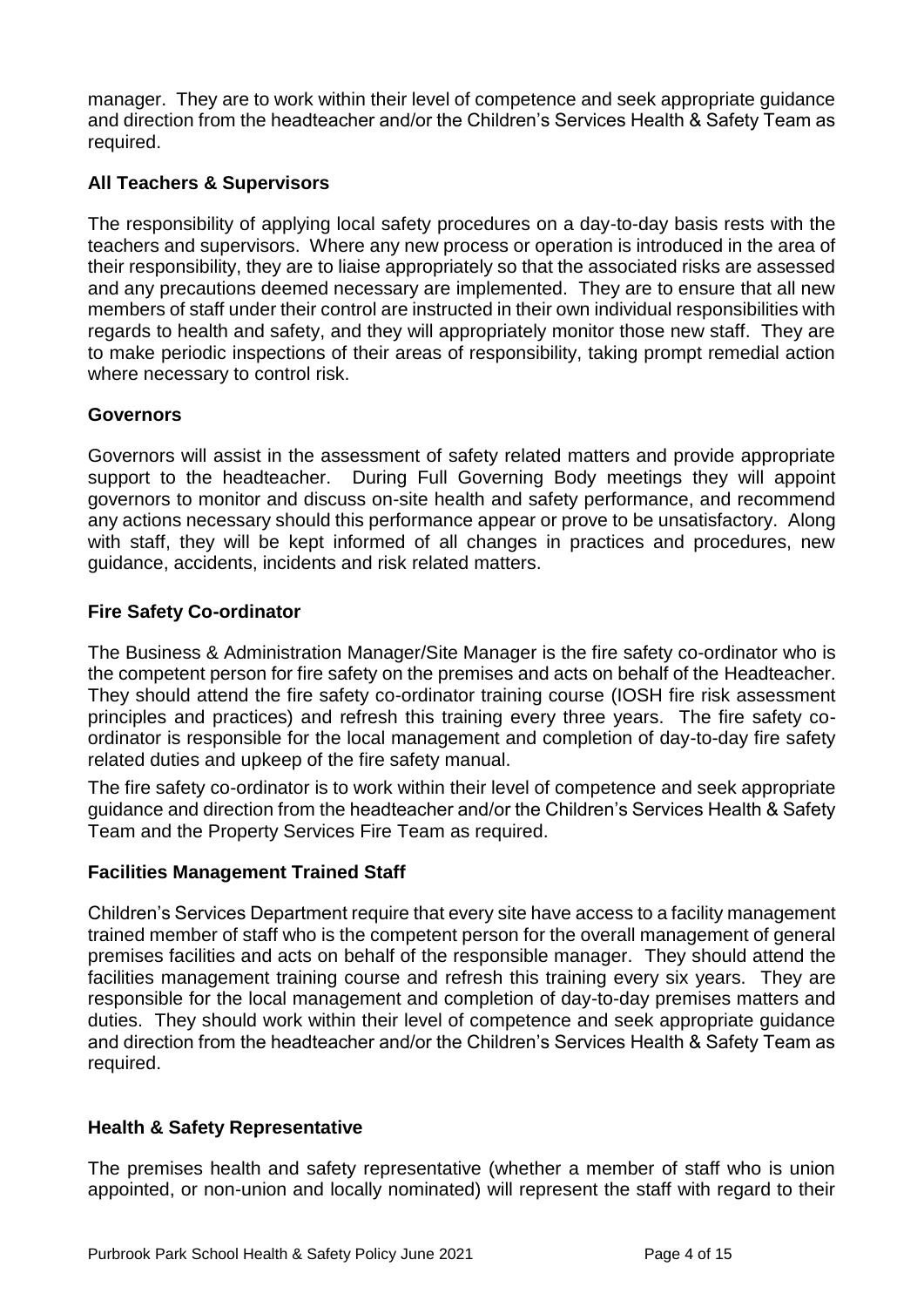health and safety at work. They are expected to promote a positive safety culture throughout the premises and carry out the health and safety duties appropriate to their role in accordance with current guidance and legislative requirements.

## **Head of Department**

The Head of Department is responsible for the day-to-day local management of health and safety within their own department, acting on behalf of the headteacher. They will ensure that staff are provided with adequate safety information and they will manage all integral and specific risks relating to the department's functions. They will ensure the department complies with overall school policies and procedures; that all activities are periodically risk assessed, periodic inspections are carried out, and necessary controls are implemented.

## **Legionella Competent Person**

The Site Manager is the nominated competent person for Legionella on the premises and acts on behalf of the headteacher to provide the necessary competence to enable Legionella to be managed safely. They will annually complete the Legionella e-learning course and all training records are to be retained.

The Legionella competent person will ensure that all periodic and exceptional recording, flushing, cleaning and general Legionella management tasks are correctly completed and recorded in accordance with departmental and corporate requirements. They will work within their level of competence and seek appropriate guidance and direction from the headteacher and/or Property Services as required.

## **Asbestos Nominated Responsible Person**

The Site Manager is the nominated responsible person for asbestos on the premises and acts on behalf of the headteacher to provide the necessary competence to enable asbestos to be managed safely in accordance with the Corporate Procedure.

The asbestos competent person will ensure that all staff have a reasonable awareness of asbestos management and dangers. They will ensure that the appropriate staff are competent in the use of the asbestos register and that asbestos is managed in accordance with departmental and corporate requirements. They will advise the headteacher of any condition or situation relating to asbestos which may affect the safety of any premises users. They will work within their level of competence and seek appropriate guidance and direction from the headteacher and/or the Children's Services Health & Safety Team as required.

## **Accident Investigator**

The on-site trained accident investigator is the Business & Administration Manager who will lead on all accident investigations in accordance with departmental and corporate procedures.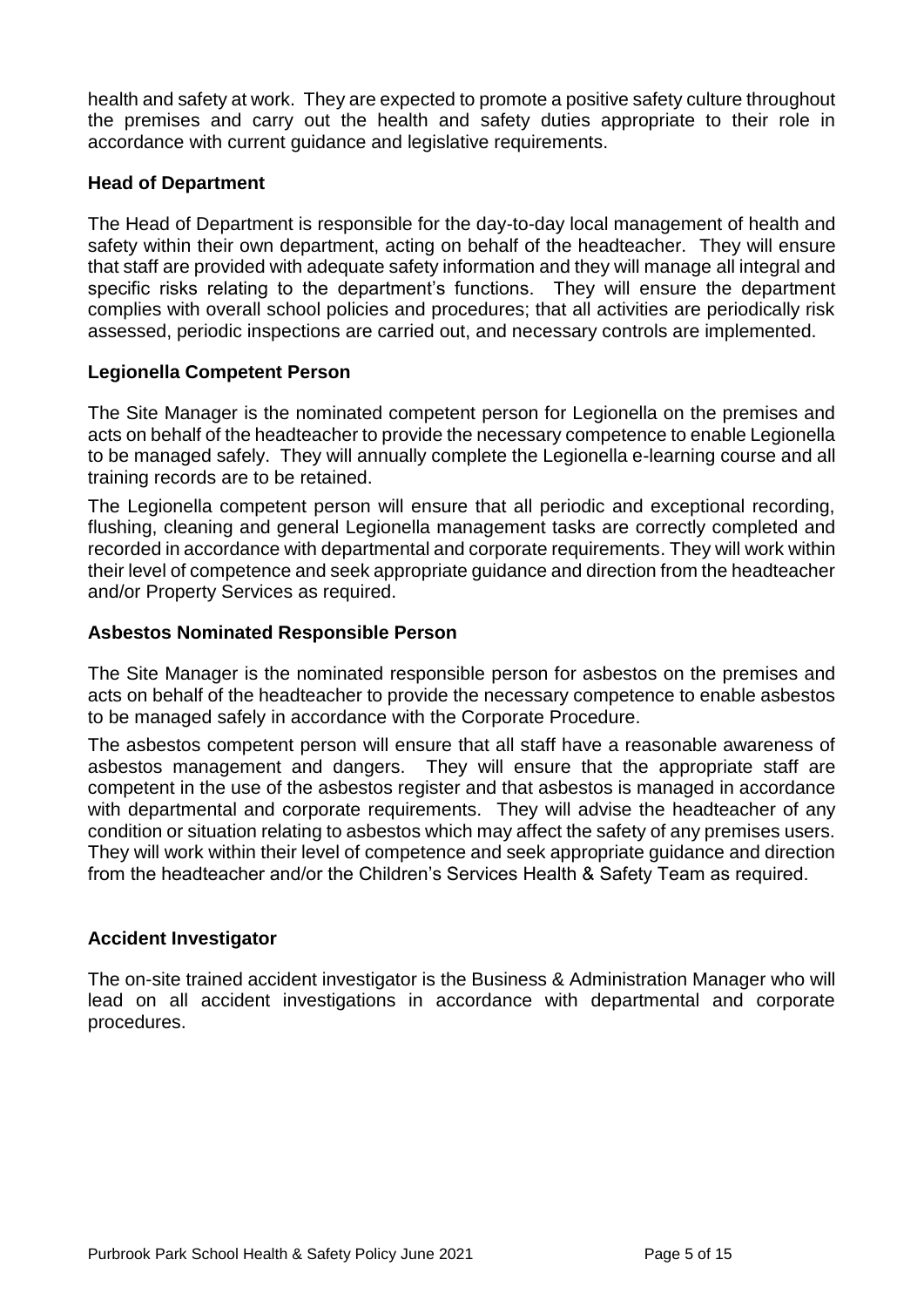## **ARRANGEMENTS**

The following arrangements for health and safety have been developed in accordance with the Management of Health and Safety at Work Regulations 1999. These arrangements set out all the health and safety provisions for Purbrook Park School and are to be used alongside other current school/premises procedures & policies.

In carrying out their normal functions, it is the duty of all managers and staff to act and do everything possible to prevent injury and ill-health to others. This will be achieved in so far as is reasonably practicable, by the implementation of these arrangements and procedures.

#### **Accident/Incident Reporting & Investigation**

The on-site management, reporting and investigation of accidents, incidents and near misses is carried out in accordance with the corporate procedure requirements.

Any accident, incident or injury involving staff, visitors, contractors, and the more serious accidents/incidents to children are to be reported and recorded on the HCC Accident/incident reporting system (on line or via the paper version stored in the finance office. If the paper version is used then it will need to be added on to the on line system as soon as practical).

A copy of the completed form is then automatically sent to Children's Services Health & Safety Team the person reporting the incident and the manager will receive a request to carry out an investigation via a link to record this on. The purpose and intended outcome of the investigation is to identify the immediate and underlying causes of the accident so as to be able to implement appropriate measures to prevent reoccurrence.

Minor accidents to pupils are to be recorded in the Accident Book located in the Finance **Office** 

The more serious accidents that are notifiable to the Health & Safety Executive (HSE) will be reported by the Children's Services Health & Safety Team. An F2508 will then be completed and sent to the HSE. A copy of this form will be emailed to the school.

The headteacher will ensure that the governing body/senior management is appropriately informed of all incidents of a serious nature. All accident/incident reports will be monitored by the Business & Administration Manager for trend analysis in order that repetitive causal factors may be identified to prevent reoccurrences.

Premises hirers and community/extended service/third party users must report all incidents related to unsafe premises or equipment to the school/premises staff, who will appropriately report and investigate each incident. Incidents related to the user's own organised activities are to be reported by them in line with their own reporting procedures.

#### **Asbestos Management**

Asbestos management on site is controlled by the Site Manager. The asbestos register as issued by the Asbestos Team is located at Site Office and is to be shown to all contractors who may need to carry out work on site. Contractors must sign the register as evidence of sighting prior to being permitted to commence any work on site.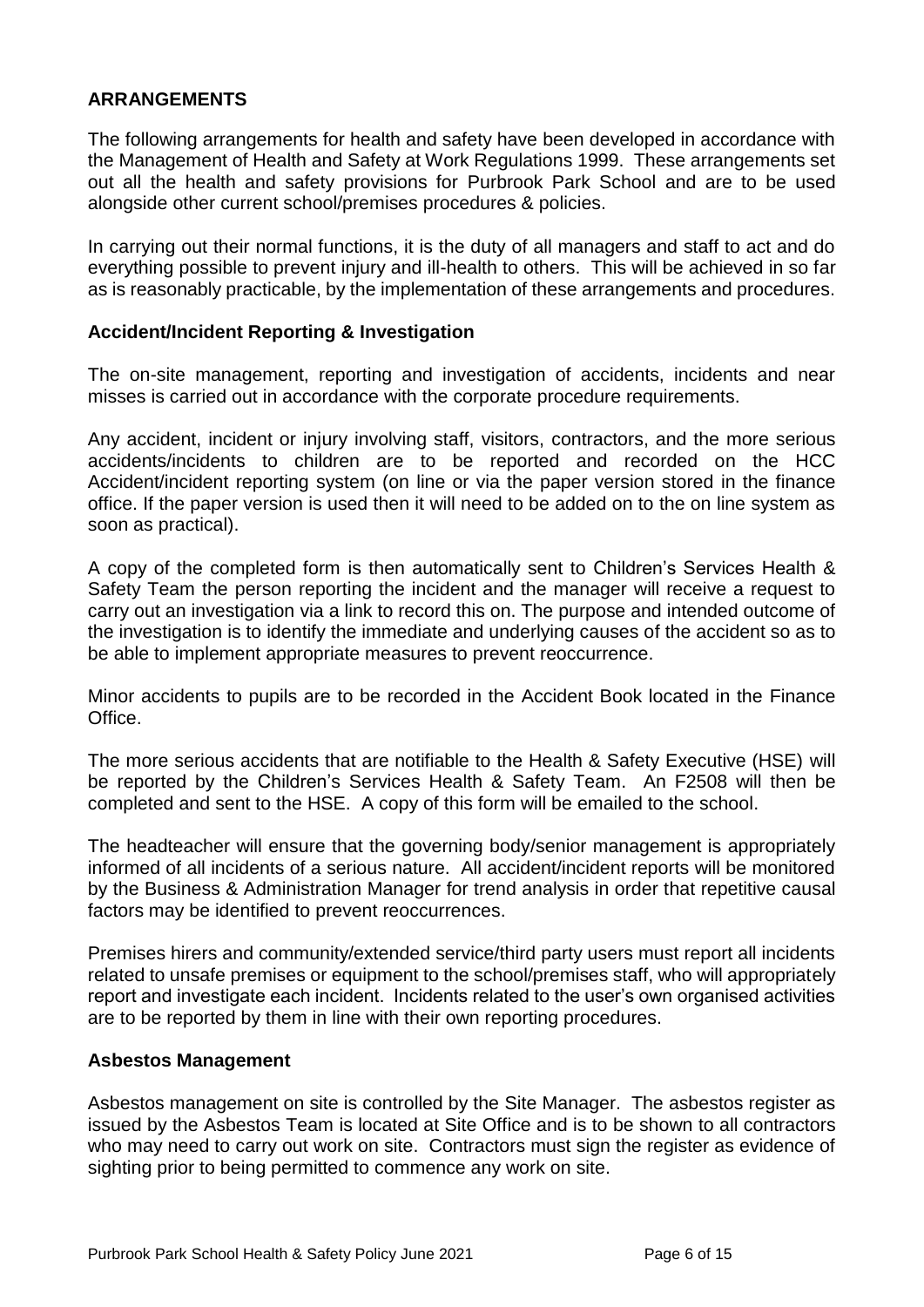The Business & Administration Manager and the Site Manager must complete the asbestos checklist relevant to their role (one for each role) when they are appointed. Copies of these must be retained with the asbestos register.

They will also complete the Asbestos e-learning on an annual basis. The Site Manager will additionally attend the Hampshire Scientific Services half-day attendance course as a one off, as will any other school staff that are likely to carry out any invasive works.

Any changes to the premises' structure that may affect the asbestos register information will be notified to the Asbestos Team in order that the asbestos register may be updated accordingly.

Under no circumstances must contractors or staff drill or affix anything to walls that may disturb materials without first checking the register and/or obtaining approval from the nominated responsible person.

Any damage to any structure that possibly contains asbestos, which is known or identified during inspection, should be immediately reported to the headteacher and/or the asbestos nominated responsible person who will immediately act to cordon off the affected area and contact the Asbestos Team for guidance. Any contractor suspected to be carrying out any unauthorised work on the fabric of the building should be immediately stopped from working and immediately reported to the headteacher and/or asbestos competent person.

# **Community Users/Lettings/Extended Services**

The responsible manager/headteacher will ensure that:

- Third parties and other extended service users operate under hire agreements
- A risk assessment for the activity is completed
- The premises is safe for use and is always inspected prior to, and after each use
- Means of general access and egress are safe for use by all users
- All provided equipment is safe for use
- Fire escape routes and transit areas are safe and clear of hazards
- Hirers/users are formally made aware of fire safety procedures and equipment

## **Contractors on Site**

It is recommended that the HCC minor works framework is always to be used for contractual work on the premises. Where the minor works framework is not used appropriate safe selection of contractor's procedures are to be used to ascertain competence prior to engaging their services. The schools management surveyor should be contacted for further guidance.

All contractors must report to Reception where they will be asked to sign the visitors' book and asbestos register, and will be escorted to their work area by a member of the Site Team. All contractors must be issued with the local written contractor induction brief that includes all relevant details of fire safety procedures & local safety arrangements.

School staff are responsible for monitoring work areas and providing appropriate supervision, more so where the contractor's work may directly affect staff and pupils on the premises.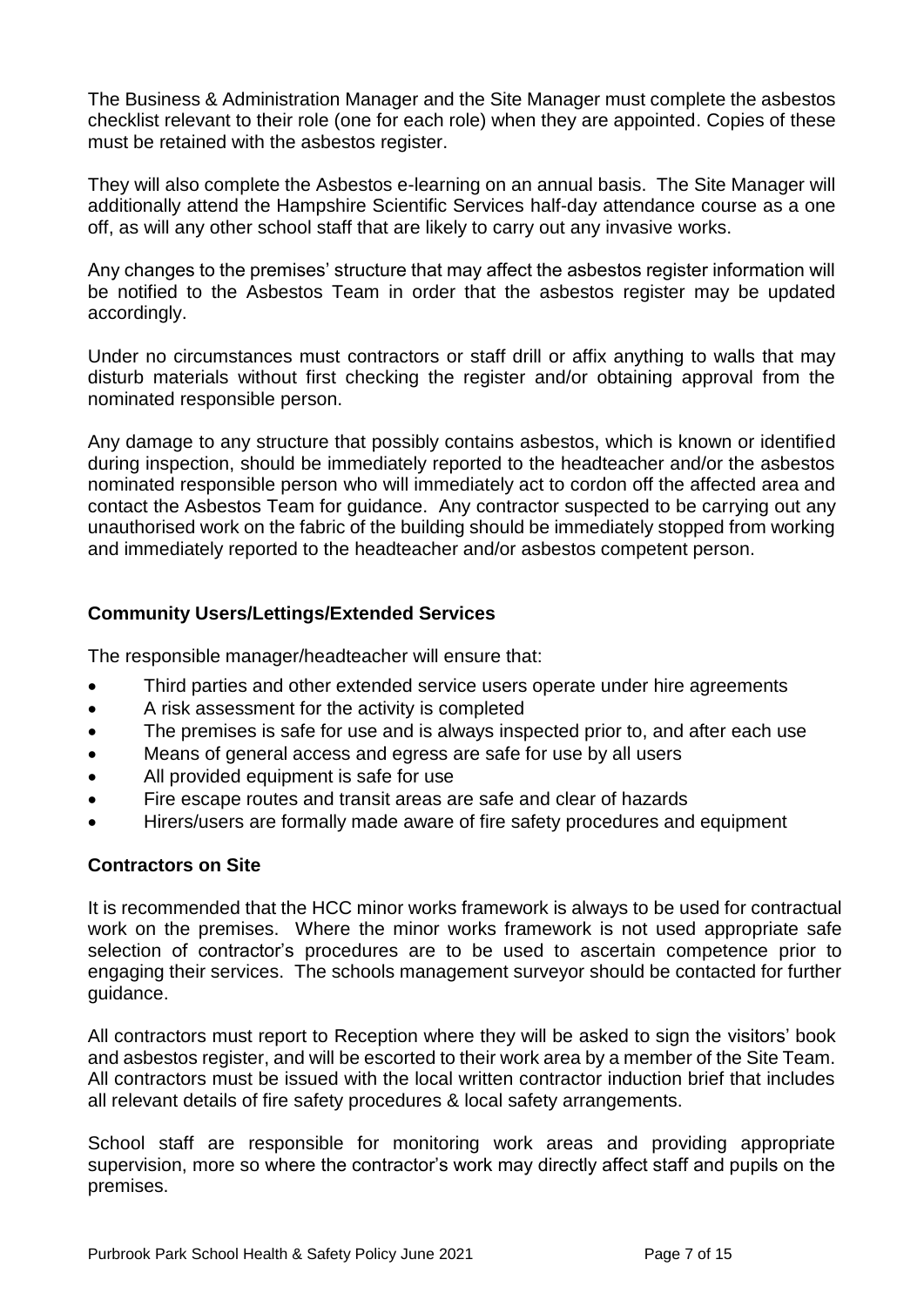# **Curriculum Activities**

All safety management and risk assessments for curriculum based activities will be carried out under the control of the relevant Heads of Department and subject teachers using the appropriate codes of practice and safe working procedural guidance for Design & Technology, Science, Music, Physical Education & Sport, Art, Swimming and Drama as issued by CLEAPSS, HIAS and Hampshire County Council. Heads of Department and the appropriate subject teachers will be responsible for local risk management and ensuring that maintenance of equipment and premises in their areas of the curriculum are managed safely following the appropriate guidance.

# **Display Screen Equipment**

All users must complete the display screen equipment e-learning course every year without exception. All users must carry out periodic workstation assessments using the Corporate Workstation Assessment Form. Workstation assessments will be actioned as necessary by line managers and routinely reviewed at intervals not exceeding three years.

## **Electrical Equipment**

The responsible manager/headteacher will ensure that:

- Only authorised and competent persons are permitted to install or repair equipment
- Where 13-amp sockets are in use, only one plug per socket is permitted
- Equipment is not to be used if found to be defective in any way
- Defective equipment is to be reported & immediately taken out of use until repaired
- All portable electrical equipment will be inspected/tested on a rolling schedule (annually)
- Equipment testing/inspection can only be carried out by a competent person.
- The competent person to be used is to be nominated and supervised by the Business & Administration Manager/Site Manager
- Private electrical equipment is not to be brought onto the premises or used unless its use is approved by management and it has been tested
- New equipment must be advised to the responsible manager/headteacher in order that it can be added to future PAT testing schedules

Any defective or suspected defective equipment, systems of work, fittings etc. must be reported to Site Team and attended to as soon as possible.

## **Emergency Procedures**

General emergency evacuation for non-fire related emergencies is to be carried out in accordance with the school/premises emergency evacuation plan. This plan will be in place as well as the fire evacuation plan.

All staff will receive a brief and/or a copy of the emergency evacuation plan at induction, and they will be periodically provided with updated information as the emergency evacuation plan is routinely reviewed and amendments are introduced.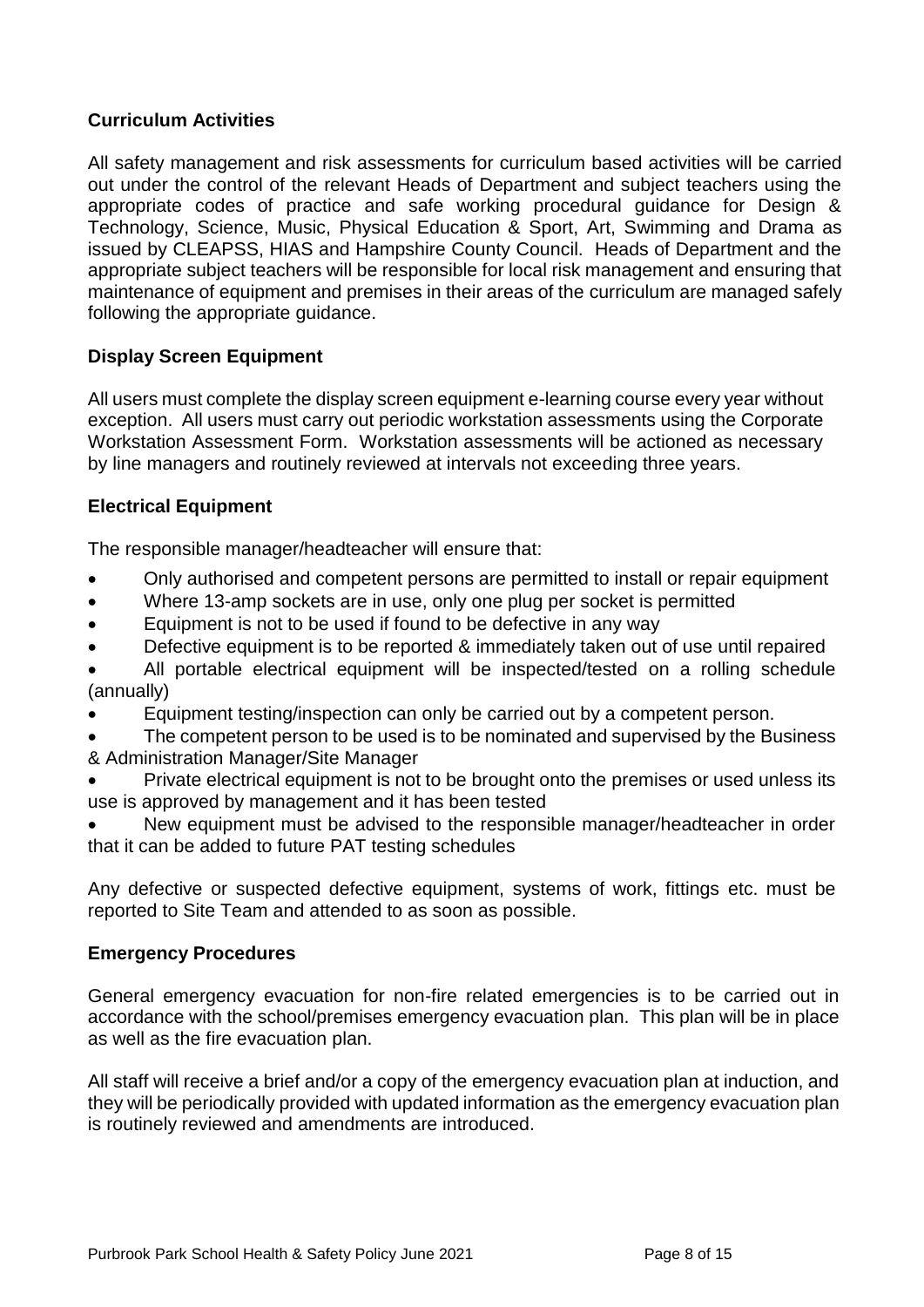Personal Emergency Evacuation Plans are to be completed, provided and reviewed for any vulnerable persons to be able to ensure safe, assisted evacuation in the event of an emergency incident.

# **Fire Safety**

Arrangements regarding fire safety are set out in the Fire Safety Manual. The fire safety coordinator is the competent person for fire safety on the premises and is the immediate point of contact for all fire safety related enquiries on site.

The responsible manager/headteacher will ensure through the fire safety co-ordinator that:

- All staff complete the mandatory fire safety induction e-learning course every year
- Fire safety procedures are readily available for all staff to read
- Fire safety information is provided to all staff at induction and periodically thereafter
- Fire safety notices are posted in the key areas of the building close to the fire points
- Evacuation routes and assembly points are clearly identified

• Staff are aware of their own responsibilities for knowing the location of fire points and fire exits. They should also know the location of the assembly point in the event of fire

• All staff are familiar with the flammable potential of materials and substances that they use and exercise maximum care in their use, especially with those marked *flammable*

• Fire evacuation procedures, fire safety training and fire alarm testing are carried out in accordance with corporate guidance and the premises fire safety manual

The fire manual is reviewed annually by the fire safety co-ordinator and amended as required amendments are identified

# **First Aid**

Arrangements regarding first aid provision are set out in the First Aid Policy. The names and locations of the first aid trained staff on site are listed in the first aid policy and also clearly signposted around the school/premises.

A needs assessment of the first aid requirements is completed annually. This details the number of first aid staff required.

First aid is never to be administered by anyone except first aid trained staff with in-date training certification, operating within the parameters of their training.

## **General Equipment**

All general equipment requiring statutory inspection and/or testing on site *(e.g. boilers, hoists, lifting equipment, local exhaust ventilation, PE equipment, climbing apparatus)* will be inspected by appropriate competent contractors as provided by the term contractor under Property Services arrangements, or as locally arranged.

Equipment is not to be used if found to be defective in any way. Defective equipment is to be reported and immediately taken out of use until repairs can be carried out.

## **Glazing**

Glass and glazing on site have been surveyed by Property Services and risk assessed by the school to ensure that there is suitable safety glass in the area that the glazing is located,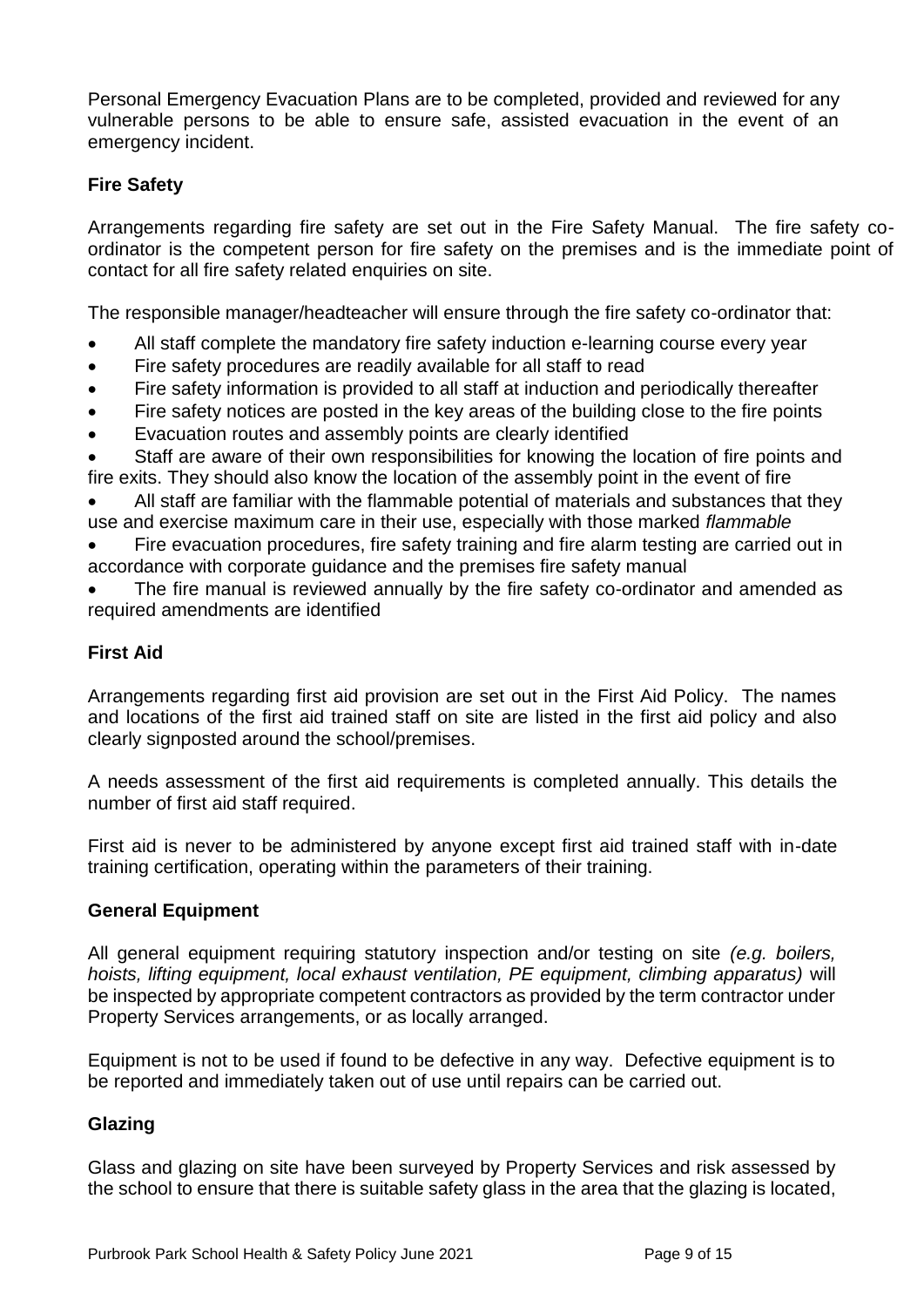this includes taking into account the activities undertaken and types of children at the school. The survey and assessment are kept electronically in the Staff Area on the R Drive and is reviewed and updated annually or when there are changes to the premises.

# **Good Housekeeping**

Tidiness, cleanliness and efficiency are essential factors in the promotion of good health and safety. The following conditions are always to be adhered to:

- All corridors and passageways are kept free from obstruction
- Shelves in storerooms and cupboards are stacked neatly and not overloaded
- Floors are kept clean and dry, and free from slip and trip hazards
- Emergency exits, and fire doors are not obstructed in any way
- Supplies are stored safely in their correct locations
- Rubbish and litter are cleaned and removed at the end of each working day
- Poor housekeeping or hygiene conditions are immediately reported

## **Hazardous Substances**

Hazardous substances, materials, chemicals and cleaning liquids are not permitted to be used or brought into use on site unless material safety data sheets have been obtained and a documented COSHH assessment has been undertaken by the trained COSHH assessor, and the product has been approved for safe use on site by the headteacher. The premises COSHH assessor acting on behalf of the headteacher is the Site Manager.

When using a harmful substance, whether it is a material, cleaning fluid or chemical substance, staff must ensure that adequate precautions are taken to prevent ill-health in accordance with the COSHH assessment completed for that hazardous substance. Staff must never attempt to use a harmful substance unless adequately trained to do so, and then only when using the safe working practices and protective equipment identified in the COSHH assessment.

All hazardous substances are to be stored in the secure and signed storage areas when not in use. These are the Science Storeroom and the Cleaning cupboard for these premises. These are to remain locked at all times.

## **Inspections and Monitoring**

Daily monitoring of the premises, through working routines and staff awareness, is expected to identify general safety concerns and issues, which should be immediately recorded in the premises defect book and reported to the Site Team.

Monitoring and inspections of individual departments will be carried out by Heads of Department and/or the subject teachers as nominated by the headteacher.

Routine documented inspections of the premises will be carried out every term in accordance with the premises inspection schedule. Inspection findings are to be recorded on the locally adapted CSAF-005/CSAF-010(A/B/C) Premises Safety Inspection Checklist.

Defects identified during these routine documented inspections are to be immediately reported to the Site Team and recorded in the defect book. Any identified high-level risks or safety management concerns are to be actioned at the Weekly Staff Briefing.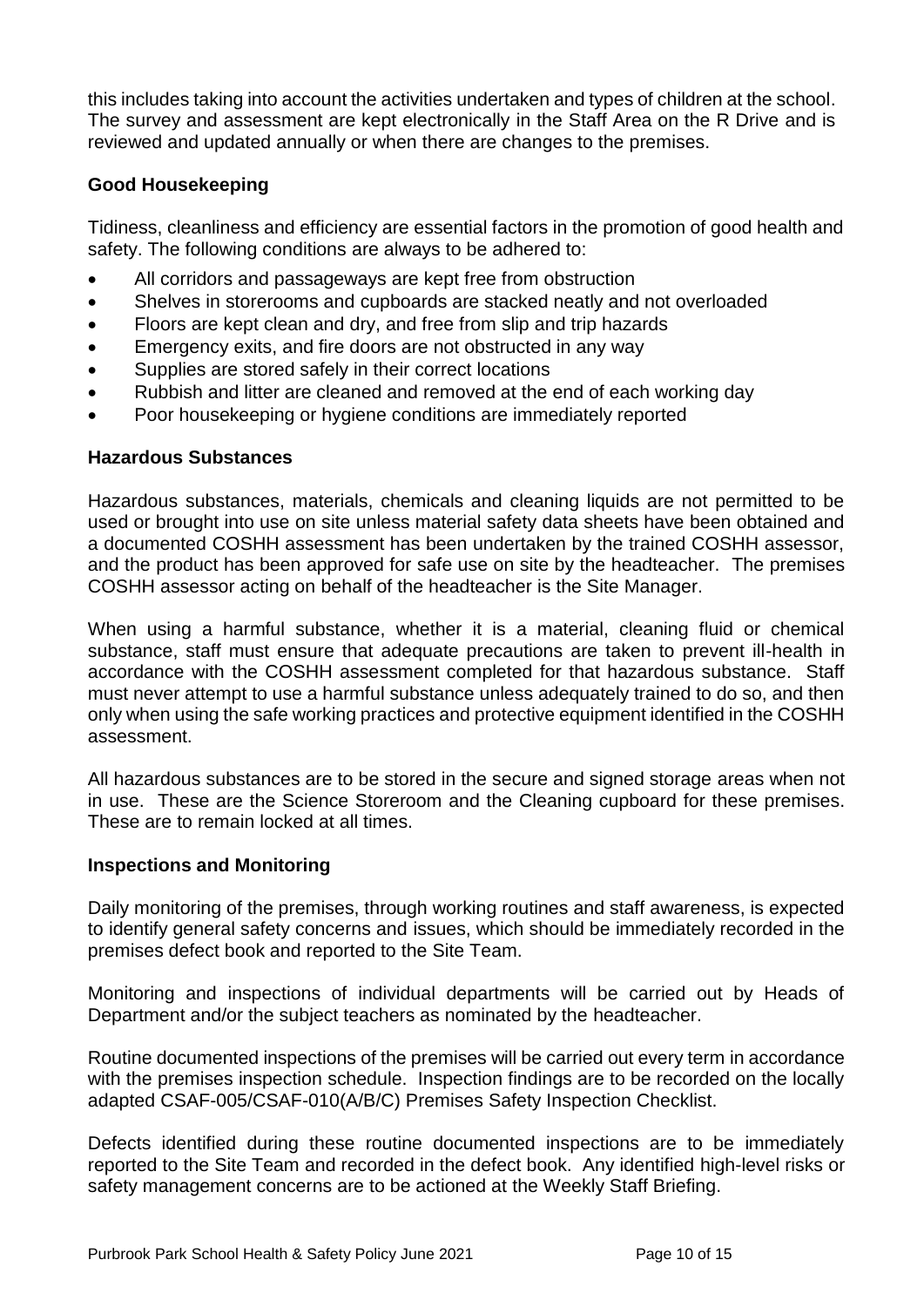It is the schools responsibility that the termly H&S web monitoring form is completed by the Business & Administration Manager. This monitoring form will focus on different areas each term and is an integral part of the School and CSHST monitoring programmes.

# **Kitchens**

The main kitchen area is only to be used by authorised staff in accordance with the identified safe working procedures. Authority and procedures for local management of the main kitchen is delegated to the Catering Contractors appointed by the Headteacher and Governing Body. Any persons not normally authorised but wishing to enter the kitchen area must gain approval prior to entry and must strictly adhere to the kitchen safe working practices.

Safe working procedures and authorised access for other kitchen areas, canteens, and food preparation areas are overseen by the Catering Contractor for their own staff, overseen by the Site Manager and Business & Administration Manager on behalf of the Headteacher and by School Staff for supervised lessons.

## **Legionella Management**

Legionella management on site is controlled by the Legionella competent person who will manage and undertake all procedures regarding Legionella in accordance with Hampshire County Council corporate procedure. Records of all related training will be retained for auditing purposes.

## **Lone Working**

Please refer to the Purbrook Park Lone Working Policy in the Appendices.

# **Minibuses**

The Site Manager is responsible for the operation and maintenance of minibuses in set out in line with HCC requirements. All minibus drivers must have completed MIDAS training prior to being permitted to drive minibuses.

## **Moving and Handling**

Staff are not permitted to regularly handle or move unreasonably heavy or awkward items, equipment or children unless they have attended specific moving and handling training and/or have been provided with mechanical aids in order to work safely.

Any significant moving and handling tasks are to be specifically risk assessed in order that training requirements and mechanical aids can be accurately determined to ensure that the task is carried out safely. The caretaker/site manager is expected to undertake regular physical work which would typically include significant moving and handling, so therefore they must attend a formal moving and handling course specific to the work requirements.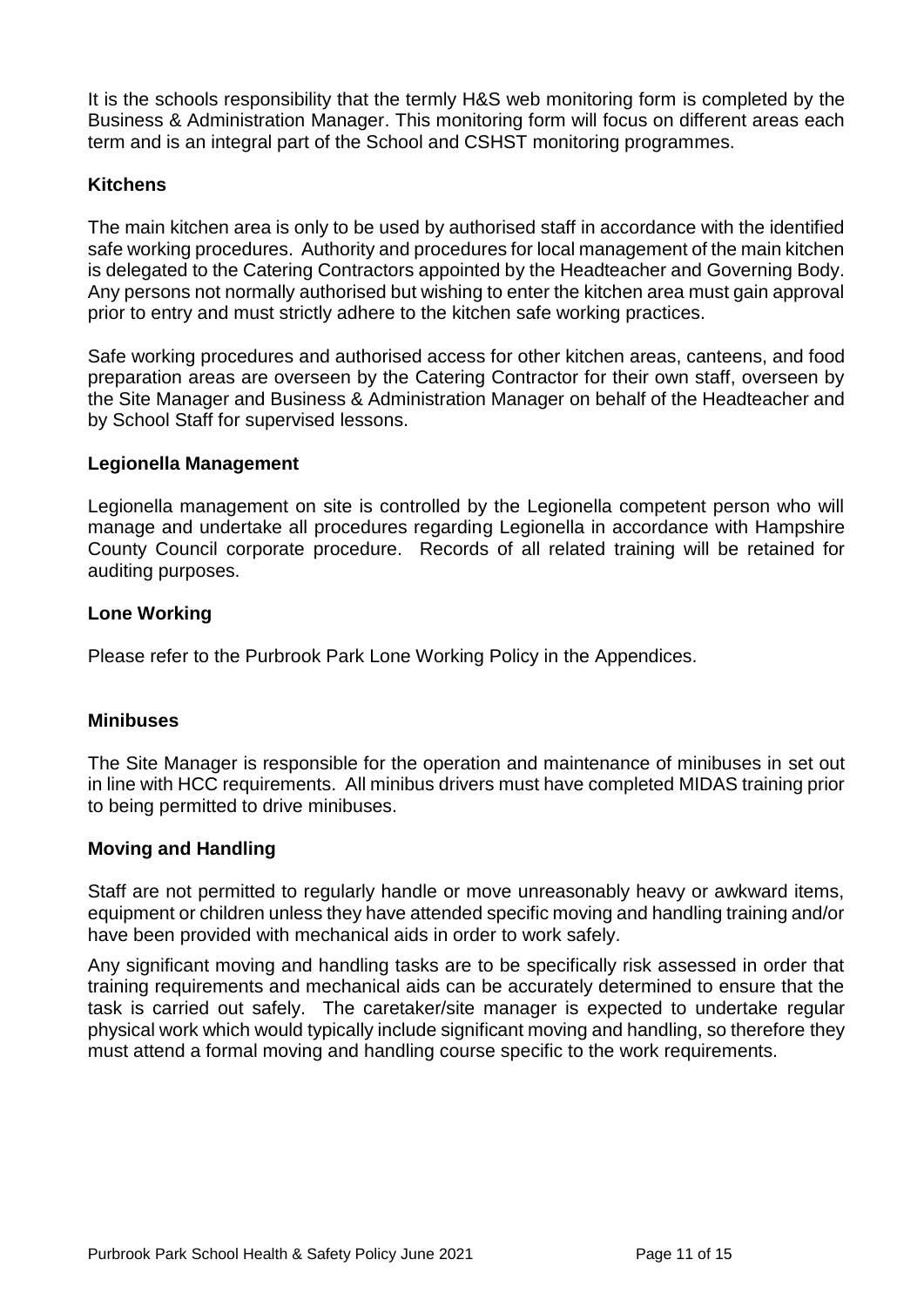## **Off-site Activities**

Arrangements regarding off-site activities are managed in accordance with the Outdoor Education Service's procedures and guidance.

#### **Provision of Information**

The responsible manager/headteacher will ensure that information systems are established so that staff are periodically provided with information regarding safety arrangements on the premises. These systems are via the weekly Staff Briefing during term time, in the Purbrook Park School Handbook and via staff emails.

Local health and safety advice is available from the Business & Administration Manager and Site Manager and the Children's Services Health & Safety Team can provide both general and specialist advice.

The *Health and Safety Law* poster is in the Staff Room

#### **Risk Assessment**

General risk assessment management will be co-ordinated by the Business & Administration Manager in accordance with guidance contained in the Children's Services Risk Assessment Guidance Document.

Risk assessments must be undertaken for all areas where a significant risk is identified or a possibility of such risk exists.

The trained risk assessor on site who is the Business & Administration Manager/Site Manager will oversee the correct completion of risk assessments as appropriate. Risk assessments will be carried out by those staff with the appropriate knowledge and understanding in each area of work.

All risk assessments and associated control measures are to be approved and signed by the headteacher or their delegated member of staff prior to implementation.

Completed risk assessments are listed in the assessment register and will be reviewed periodically in accordance with each risk assessment's review date as listed for review in the premises bring-up diary system.

## **Smoking**

For the purposes of this policy smoking includes e-cigarettes/vaporizers

Smoking is not permitted on the premises.

#### **Stress & Wellbeing**

Purbrook Park School is committed to promoting high levels of health and wellbeing and recognises the importance of identifying & reducing workplace stressors.

Stress management through risk assessment and appropriate consultation with staff will be periodically reviewed and acted upon in accordance with the Health & Safety Executive's Stress Management Standards - staff questionnaire.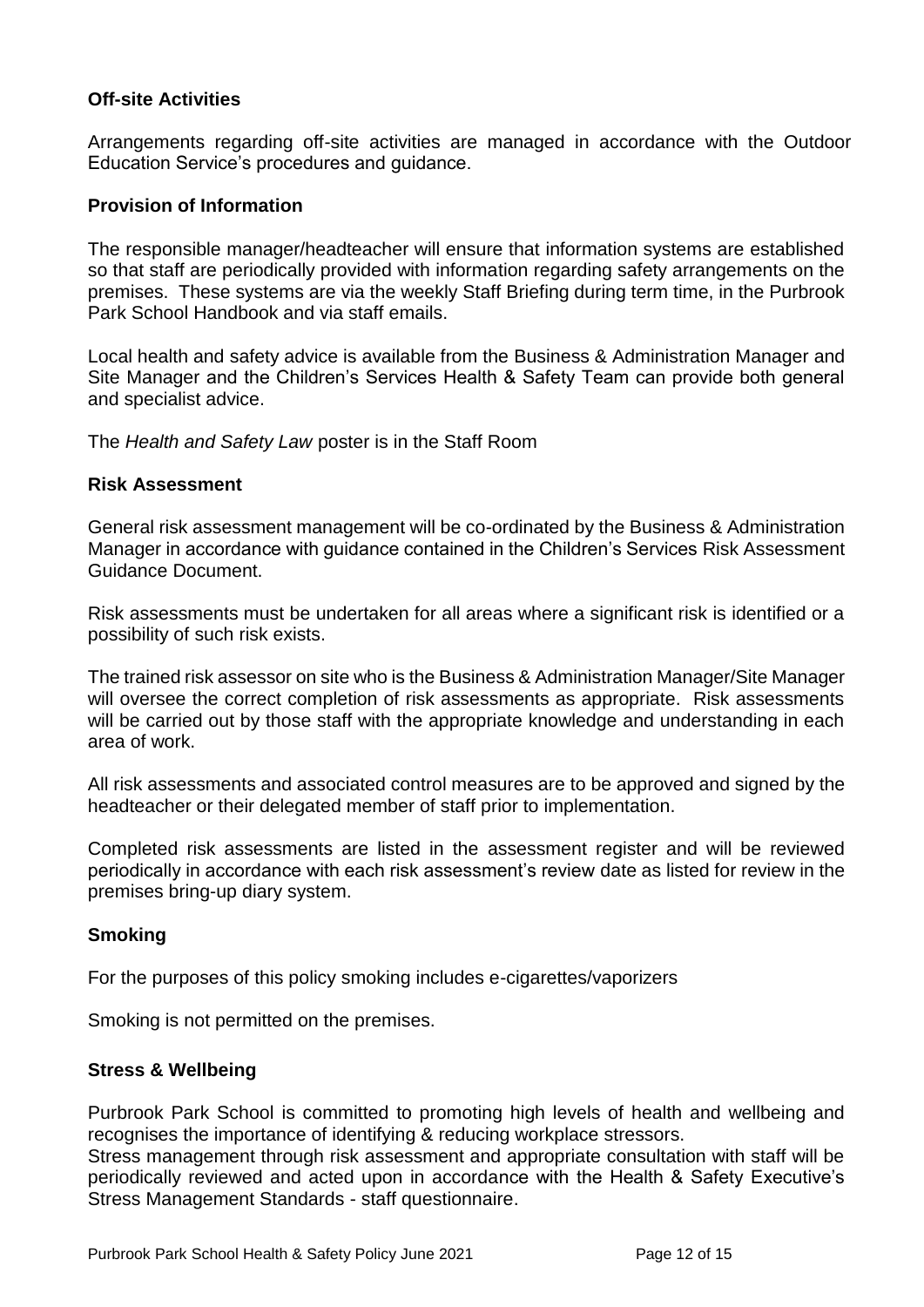On-site arrangements to monitor, consult and reduce stress situations are carried out through regular line management meetings and sessions during INSET days. The Senior Team promote a healthy work/life balance and encourage staff not to respond to emails when they are not at work, at the weekends and during holidays. Office staff are not expected to respond to emails outside of their contracted hours.

## **Traffic Management**

Arrangements regarding on-site traffic safety are based on the findings from the traffic on site checklist and are set out in the Traffic Management Plan.

These measures have then been shared with staff and the relevant provisions communicated to parents/visitors.

# **Training**

Health and safety induction training will be provided and recorded for all new staff/volunteers in accordance with the New Staff Induction Checklist.

The headteacher is responsible for ensuring that all staff/volunteers are provided with adequate information, instruction and training regarding their safety at work. A training needs analysis will be carried out from which a comprehensive health and safety training plan will be developed and maintained to ensure health and safety training is effectively managed for all staff who require it.

All staff will be provided with the following as a minimum training provision:

- Induction training regarding all the requirements of this health and safety policy
- Appropriate local training regarding risk assessments and safe working practices
- Updated training and information following any significant health and safety changes
- Specific training commensurate to their own role and activities
- Periodic refresher training that will not exceed three yearly intervals as relevant
- Appropriate annual e-learning courses to meet HCC mandatory corporate training requirements

Training records are held by the Business & Administration Manager who is responsible for co-ordinating all health and safety training requirements, maintaining the health and safety training plan, and managing the planning of refresher training for all staff.

#### **Violent Incidents**

Violent, aggressive, threatening or intimidating behaviour towards staff, whether verbal, written, electronic or physical, will not be tolerated at Purbrook Park School.

Staff should be categorised using the Corporate Control Menu and control measures documented on the Violence & Aggression Risk Assessment. This will be shared with relevant staff and reviewed on a regular basis.

Child on child violent incidents will be reported to the RSL office.

Staff must report all such violent and aggressive incidents to ensure that there is an awareness of potential issues and/or injuries, and to enable incidents to be appropriately investigated so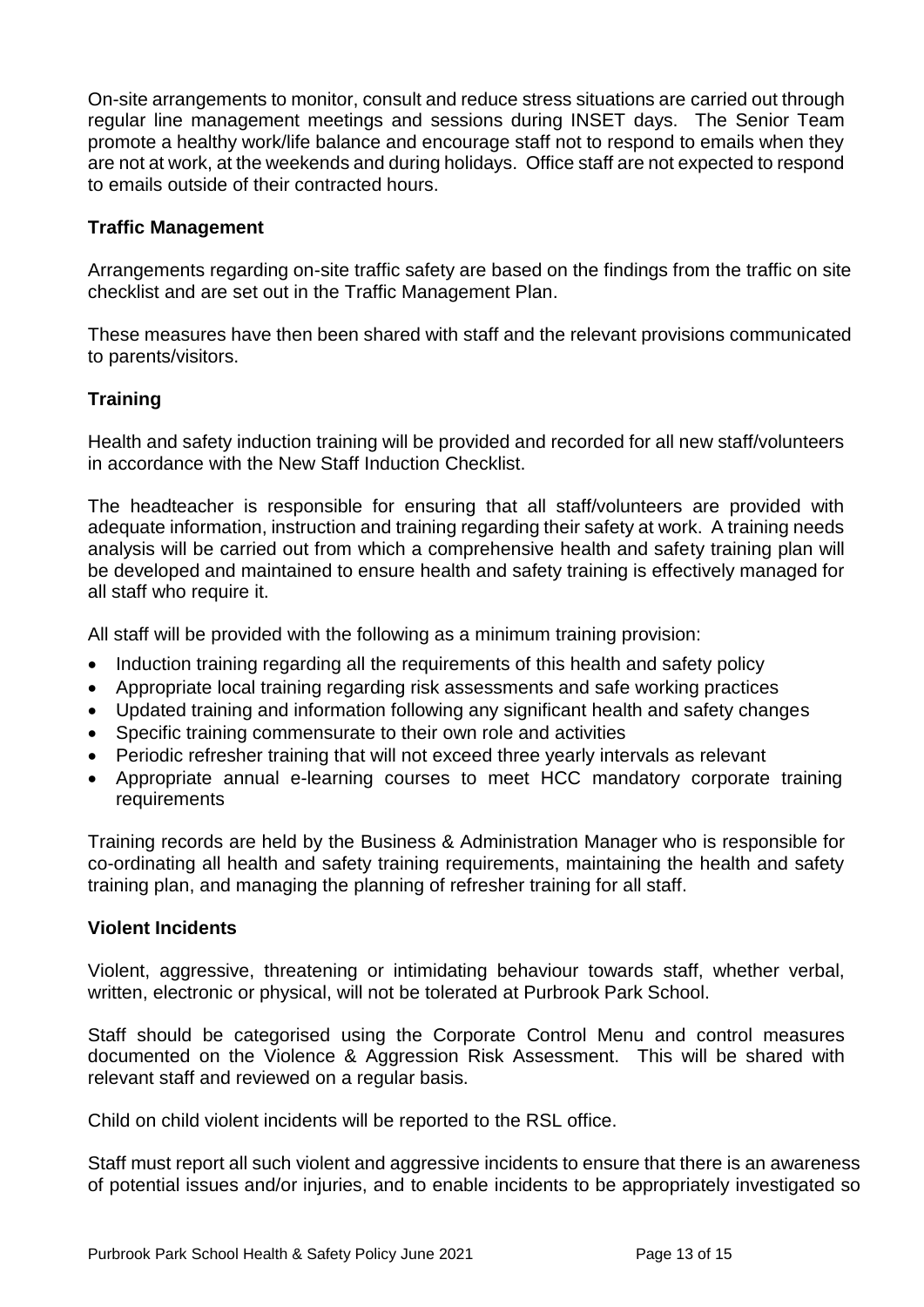that reasonable actions may be taken to support those involved and reduce the risk of similar incidents occurring in the future.

Violent incident reporting is completely confidential. Intentional violent and aggressive incidents towards members of staff are to be reported using the on-line incident reporting system. Incidents will be reported as close to the incident date as possible and not in batches.

# **Visitors**

All visitors must initially report to the main reception where they will be provided with the key health, safety and fire safety information to enable them to act appropriately and safely in the event of an incident.

Visitors to the premises will be provided with a printed visitor badge which they are to display clearly at all times on the school site and return to reception on signing out/leaving the building. As far as possible, the reception staff should be advised of planned visits by the member of staff they are visiting at least 24 hours before the date of the visit.

## **Vulnerable Persons**

Where there are vulnerable persons (young, pregnant, those with a disability, those with temporary or permanent medical conditions etc.) working or visiting the premises, a risk assessment will be completed and appropriate procedures implemented to ensure their health, safety and welfare whilst on site.

## **Work at Height**

Work at height is always to be undertaken in accordance with the Corporate Procedure on Work at Height and the CSHST guidance. At Purbrook Park School, general work at height will be undertaken in accordance with the on-site generic risk assessment for work at height which identifies general requirements and safe working practices. Specific or higher risk tasks will be carried out in accordance with a specific risk assessment for that task.

The competent person for work at height on the premises who has attended the Caretaker Support Service Ladder & Stepladder Safety half-day course is the Site Manager and they are authorised to:

- Use steps, stepladders and leaning ladders in accordance with their training
- Provide step stool instructional training briefs to staff
- Provide stepladder and steps training to staff using the Children's Services *Stepladder & Steps Safety* user training PowerPoint presentation
- Carry out periodic inspections of all on-site ladders, stepladders and podium steps
- Remove access equipment from use if defective or considered inappropriate for use

The competent person for work at height and all other staff are not permitted to use any other access equipment for work at height without specific training. This includes the use of scaffolding, mobile towers and mobile elevated work platforms.

Children's Services staff will not be permitted to work on roofs, unless they have suitable edge protection and safe access arrangements.

Work at height on the premises is only permitted to take place under the following conditions: